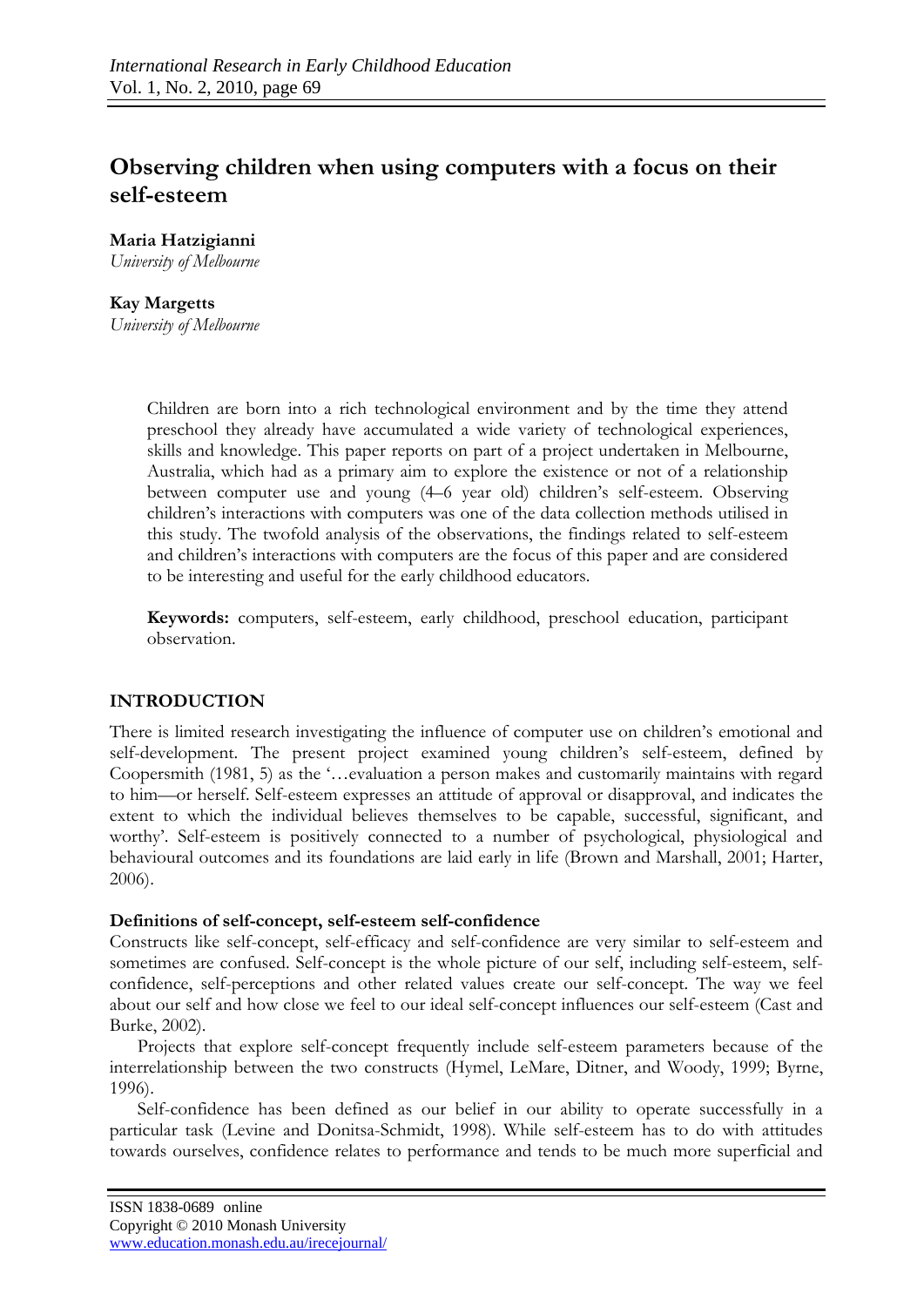of much more variable quality than self-esteem (Hannel, 2004). Related to self-confidence is the notion of self-efficacy (Bandura, 1995; 1997) which is defined as the confidence we have in our ability to perform the behaviour required to produce a specific outcome (Delcourt and Kinzie, 1993, 36).

## **Characteristics of self-esteem**

Self-esteem as an essential aspect of selfhood begins to acquire importance near the end of the second year of life. Children at this age may already shape a personal belief concerning their *strong points* and their *weaknesses*, and around the third year children are in the position of predicting their failures and successes. These predictions can 'affect their willingness to try hard in the future' (Berk, 2006, 452).

During the preschool period children can become confused or even angry when they are unable to fulfil a task but most of the time they forget about their 'incompetence' easily and they keep on with something different. They have difficulties separating effort from ability in explaining their successes and failures (Stipek, Recchia, McClintic, 1992). Some children as young as 4 years old, do not try to the best of their abilities when they have to cope with a 'challenging' activity. They are likely to feel that they are 'not smart enough'. This can have a negative impact on their self-evaluation and they may report negative emotion after failure.

## **INFLUENCES**

The direct and indirect environment that surrounds children plays a fundamental role in the construction of self-esteem and early years are particularly crucial in making that construction powerful and dynamic. Cultural and social background, parents and child rearing practices, significant others, peers, teachers and school climate are among the major influences (Katz, 1995; Tarrant and Konza, 1994).

## **Importance of self-esteem**

Nurturing self-esteem (especially for children and adolescents) is considered profoundly valuable and essential for 'both individuals and society as a whole' (Cast and Burke, 2002, p. 1042). Recognising the value of a 'healthy' self-esteem but also being alert for signs of 'low' self-esteem in children is one of the key issues of early childhood education and is also critical with everyone who participates in children's lives (Jiang, 2000).

Children and adults who feel valued and loved by the significant people in their lives, are more likely to be happy, productive, creative, motivated, obedient, optimistic, relaxed, honest, responsible, reliable, and not afraid to be independent (Berk, 2006; Tarrant and Konza, 1994).

According to Walz (1991, 1) 'a person's self-esteem is a major determinant of what a person accomplishes and how fulfilled and rewarding a life he or she lives'. Educational benefits have also been noted (Cassidy and Conroy, 2006; Costa-Giomi, 2004; Humphrey, 2004). Self-esteem has been associated with academic achievement (Humphrey, 2004; Di Paula and Campbell, 2002), with specific academic subjects (Davies and Brember, 1999), and sports (Cassidy and Conroy, 2006).

There is considerable evidence to suggest that positive self-esteem should be pursued by educators as an important outcome in itself (Humphrey, 2004, 347). Research also shows that a positive self-concept and self-esteem is more important to academic success than a high IQ score, however, the empirical evidence is weak in some cases and further research is necessary (Baumeister, Campbell, Krueger, and Vohs, 2003; Emler, 2001).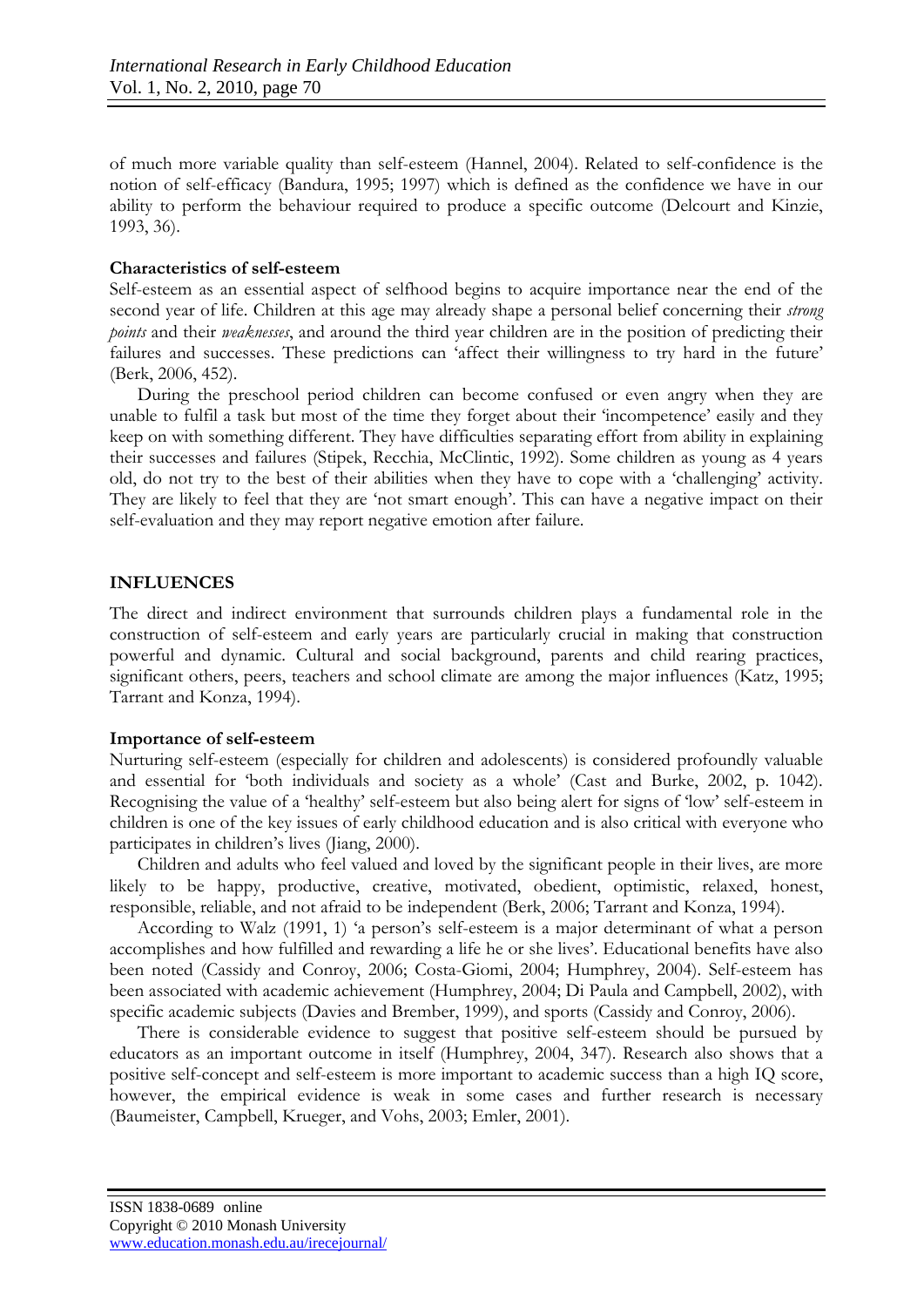### **How can the use of computers promote self-esteem**

Technology, when appropriately implemented, presents a new space for young children's exploration and discovery, offers challenging activities and responds to children's curiosity.

The developmentally appropriate use of computers is believed to have positive effects on children's sense of power and control, motivation, persistence, concentration, decision making, peer relationships and teamwork. When using computers, children feel they are imitating adults, especially those who are significant to them, and they feel very proud of themselves when they can display their accomplishments and receive appreciation and compliments for something 'only the grown ups can do' (Morrison, 1998; Delcourt and Kinzie, 1993). Additionally, computers respect children's learning pace and offer plenty of time to think and respond to questions (Anderson, 2000; Levine and Donitsa-Schmidt, 1998; Yelland, 1998). Autonomy and independence in learning is enhanced in this way and children are also given direct results and the chance to 'inspect' their achievements almost immediately (Lee and O'Rourke, 2006; Yelland, 2005; Kankaanranta and Kangassalo, 2003; Reynolds, Treharne and Tripp, 2003; Rivera, Galarza, Entz and Tharp, 2002).

While the above benefits are reported in numerous endeavours with computers and at the same time are considered important for establishing a high self-esteem, there is little scientific evidence for these associations with computer use (Haugland, 1992; Trotter, 1989).

### **Research on computer use and self-esteem**

From the limited research on this topic, (Haugland, 1992; Trotter, 1989) an even smaller part is dedicated to young children. In most cases, this kind of research has involved the attitudes of older children towards computer use and many projects have concentrated on similar constructs like self-efficacy or self-confidence.

Previous studies (Trotter, 1989; Haugland, 1992; Primavera, Wiederlight and DiGiakomo 2001) exploring the connections between computer use and children's self-esteem have neglected among other things (for example they have examined only 'academic self-esteem' and children's voice was not taken into consideration) to 'observe' children when using computers. Observation is an informal assessment, yet very powerful in means of comprehending complex interactions and interpreting findings (Crosser, 2005). Additionally, the use of observation provides a way for educators to foster children's sense of self (Siraj-Blatchford, 1998; Pugh, 1996).

Observation is even more essential when young children are involved, because young children are often not able to report on themselves or provide answers to complex research questions. Children's learning and behaviour is multifaceted and in order to monitor what takes place, how the environment is enhancing (or not) children's development, how educators can promote individuality, identify critical complications and enrich provision for the future, observations play a crucial role (Pugh, 1996). Interactions and behaviours in front of the computer are of great interest to this study and observations were the natural vehicle to examine in depth those reciprocal actions.

### **RESEARCH DESIGN**

This paper is drawn from a larger quasi-experimental, exploratory study which had as a primary aim to investigate the existence or not of a relationship between computer use by young children and their self-esteem as rated by children, parents and teachers using a pretest–post-test approach. The study followed a mixed methodology (qualitative and quantitative tools and analysis, purposely selected sample) and took place in 2006 in Melbourne, Australia.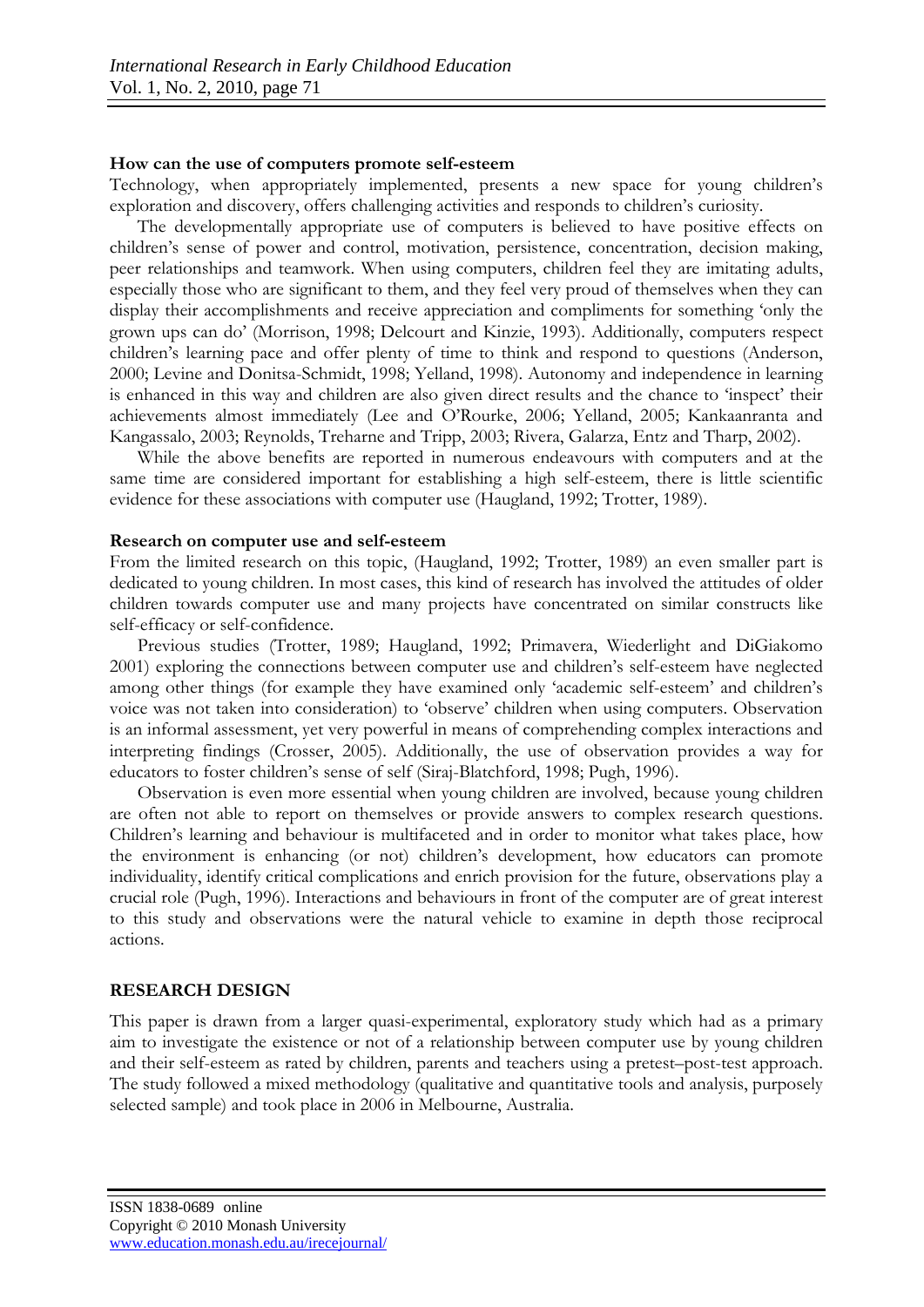## **The participants**

The participants of this study were fifty-two children (28 boys and 24 girls) from 44 to 79 months of age  $(M = 58.71, SD = 8.49)$ , 5 teachers, the researcher (pre-primary teacher) and children's parents. The children were from two preschool classes and two preparatory (prep) classes (year prior to Grade 1). The researcher observed twenty four children who comprised the 'intervention group' (12 girls and 12 boys) and consisted of two subgroups:

- The intervention preschool subgroup (*Int\_pre*): 12 children, preschool age 44 to 59 months old ( $M = 52.08$ ,  $SD = 4.94$ )
- The intervention school group (*Int\_sch*): 12 children attending prep class in a primary school, 60 to 73 months old ( $M = 65.08$ , SD = 4.07).

Because of the exploratory nature of the study and the need for investigating in depth (using a range of tools) rather than in quantity, the sample was purposely and theoretically selected rather than randomly (Jonassen, 2004; Gay and Airasian, 2003). Both intervention groups had access to computers in their schools. In preschool the computer was rarely used. Children in prep had access to their school's computer lab once a week and they were taught very basic things such was how to turn it on and how to use the keyboard. Nine of the 12 preschoolers and 7 of the 12 prep children also had access to computers at home. More than half of those children (11 of the 16) who had access to computers at home used the computer for less than an hour per week according to the information acquired by their parents (questionnaires before and after the intervention).

Children who did not participate in the intervention including those in the control group for the study were engaged in their everyday activities as normal without any special group activities taking place during the seven months of the intervention.

During the intervention, a set of 32 computer activities (four different educational software two 'open-ended' and two 'close-ended'—eight activities for each one—designed by the researcher) were implemented. Children worked with the help of their teacher, in small groups of three for the computer intervention activities. Preschool children participated in the intervention twice a week for 20-30 minutes each time (*Int\_pre* group) and prep children participated once a week—45 minutes (*Int\_sch* group).

The main aims of the computer activities were twofold. On one hand there was a 'technological aim' which was for children to learn the use of a new technological tool of the program (for example, the brush). On the other hand, there was also the 'cognitive—general aim' (for example, to learn about shapes), appropriate for children's age and supportive of the curriculum. In order to complete both aims, children needed to use the new tool to complete an activity (for example, learn to use the brush for making shapes).

### **To identify children's self-esteem and use of computers**

To identify children's self-esteem, a range of methods was utilised including observation of children's interactions with computers, self-esteem tests completed by children, self-esteem tests completed by teachers, interviews with teachers and questionnaires with parents. However, in this paper, only the method of 'observation' is presented.

Observations aimed to identify children's participation, attitudes, emotions and self characteristics with a focus on self-esteem, while using computers. Written and video-recorded observations were conducted at the commencement, during, and at the end of the intervention period after children had used computers on a weekly basis for more than 7 months. Children interacted with computers in groups of three. During the written observations (second and third observation) the subgroups of children were sometimes different. During the video-recorded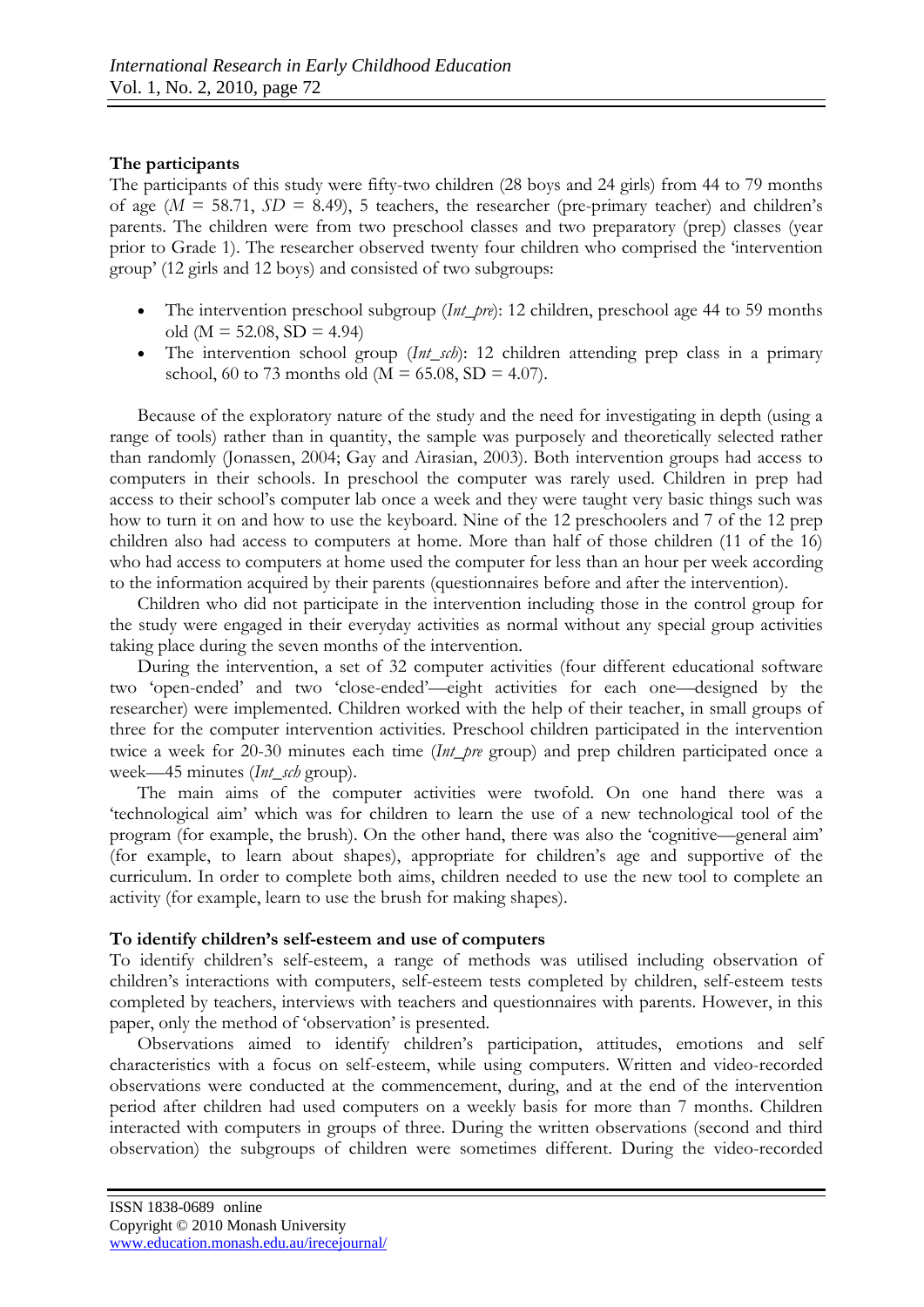observations (one at the start and one at the end of the intervention), the subgroups were comprised of the same children so that comparisons could more easily be facilitated. The reason for this flexibility was for children to have the opportunity of exchanging experiences with different classmates, so that the dynamics of the group and the individuals would change and also minimise group effect.

Each observation lasted from 20–40 minutes, depending on how long groups of children took to complete their activities, how well they were cooperating and how much time was available before starting a new activity. All observations took place in the children's classroom or in the computer lab for the primary students and were conducted by the researcher (participant observations).

Because of the complexity of the interactions and the delicate nature of the project's topic, the researcher also recorded written observations of children's interactions with the help of an 'observation guide' (Appendix A), which was completed every time. The guide which involved categories for running records and generic ratings of particular behaviours was composed according to the project's aims and research questions, and helped to ensure consistent, specific and accurate focus across all observation sessions and at the same time not limiting the observations taken, as recommended by Jonassen, (2004) and Thomas (2003).

## **VIDEO-RECORDED OBSERVATIONS**

As well as using written observations, a video camera was used to record a number of observations. Video recording is particularly helpful when 'some set of human actions is complex and difficult for a single observer to describe…' (Bauer and Gaskell, 2000, 103).

Other advantages of using video recording relate more to the analysis of data, as complex events are 'subjected to detailed and repeated scrutiny' (Silverman, 1997, 272). Recordings, unlike other qualitative or quantitative data, are 'open to the research community' at any time to examine the 'raw material' on which a large part of the analysis is based and which can also serve as a store of information for future, alternative or similar research proposals (Silverman, 1997, 272).

Children were informed about the video camera: that it would record their interactions with the computer and each other, and it was part of the researcher's project to learn more about computers.

In total, 28 participant observation sessions were conducted. Seven hundred and eighteen minutes (718 min.) of detailed observations were completed of which 388 minutes were video recorded.

The video-recorded observations of children's interactions with the computer as they engaged with the different types of software used in the intervention: two 'close-ended' ('Adiboo', 'Putt-Putt') and two 'open-ended' ('Paint', 'Kid Pix'), were 'transcribed' in the observational software: 'The Observer 5.0' (Noldus Information Technology, 2003). This software provided a powerful tool for the researcher to record and code everything that happened during each observation segment. The program helped the researcher in organising the video content. The first step involved making a 'configuration' of each observation. The configuration included the names of participants (subjects), codes of behaviour (concentrating, laughing) and the modifiers of behaviour (the intensity).

For example:

| Time  | `hild | <b>Behaviour</b>  | Modifier | Comment      |
|-------|-------|-------------------|----------|--------------|
| 16.04 | Maria | Answered question | Right,   | What was the |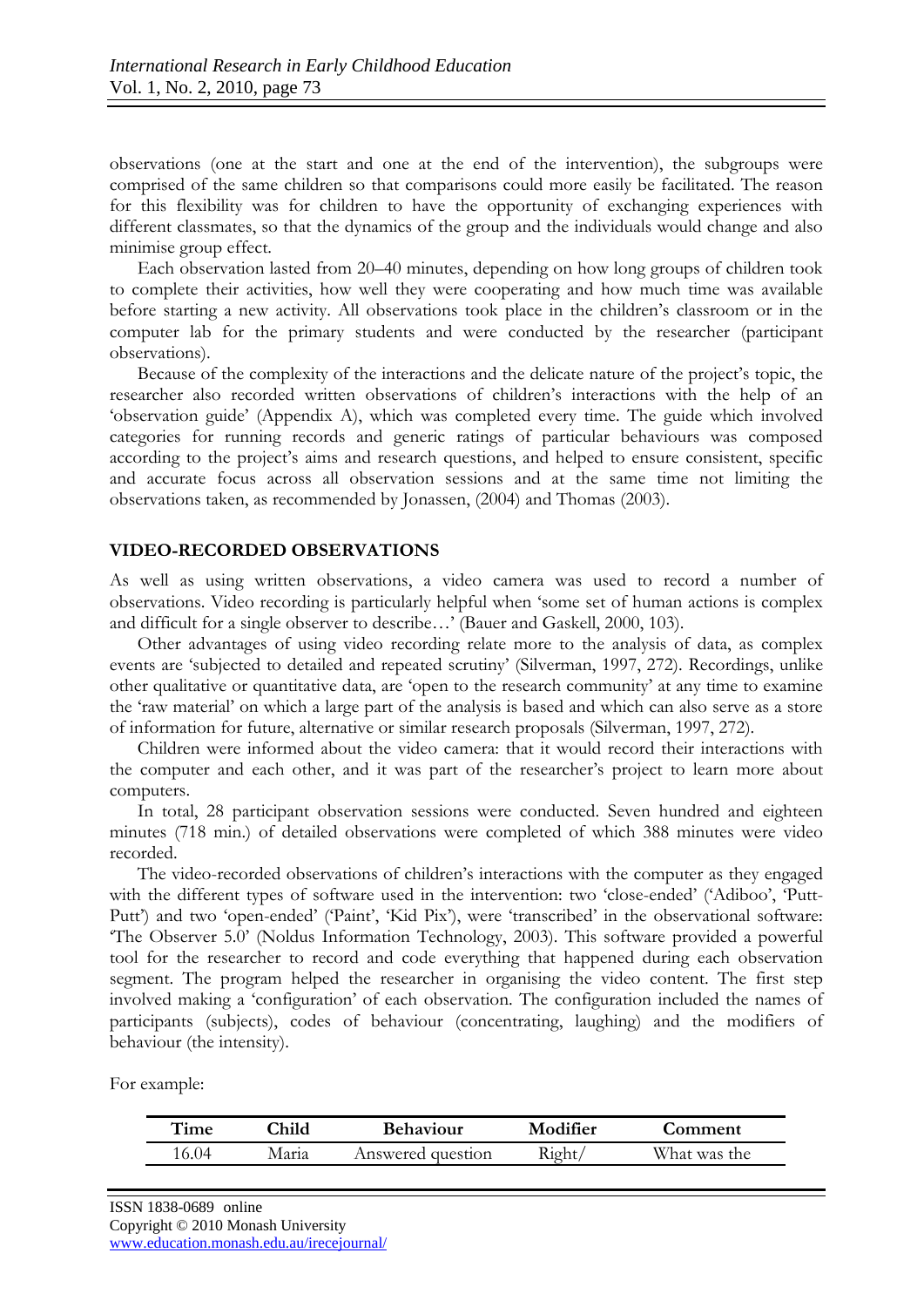After careful thought and based on Harter's recent views on characteristics of high self-esteem (Harter, 2006) and also having already administered the two self-esteem tests (pre-intervention general and computer self-esteem rated by children) the researcher prepared a configuration where observations of children's interactions with the computer were coded within the following five interactional categories: physical/ neutral; negative; positive-self; positive-enjoyment; positive-total. These categories are summarised in Table 1:

| $1$ A DLE. $1$                                                   |
|------------------------------------------------------------------|
| CODING OF THE OBSERVATIONS AND THE FOUR INTERACTIONAL CATEGORIES |
|                                                                  |

 $TATET$  1

| Name of category                  | Example of behaviour                                                                                                                                                                                                                                                                                                        |
|-----------------------------------|-----------------------------------------------------------------------------------------------------------------------------------------------------------------------------------------------------------------------------------------------------------------------------------------------------------------------------|
| Physical - Neutral Interactions   | The child moves body/stands up/looks around<br>and other physical movements that children did<br>while in front of the computer. In this category<br>were also included comments children made for<br>each other 'neutral' or irrelevant to the computer<br>activities.                                                     |
| <b>Negative Interactions</b>      | Problems with the mouse/ hesitation/ wrong<br>answers/ negative comments on themselves and<br>others and other interactions that were evident of<br>children's difficulty, lack of confidence, lack of<br>collaboration and any other 'negative' behaviours,<br>while engaging with the computer.                           |
| Positive Interactions-Self        | Behaviours that enhanced children's confidence on<br>the computer, cooperation, leadership, initiatives,<br>positive comments on their friends and on<br>themselves, technological awareness and many<br>other positive characteristics. In this category all<br>the relevant with self-esteem behaviours were<br>included. |
| Positive Interactions - Enjoyment | Laughter, singing, smiling, clapping hands,<br>enthusiasm and all the signs of children having a<br>good time while using the computer.                                                                                                                                                                                     |
| Positive Total (self + enjoyment) | In order to calculate means and make comparisons<br>the two positive categories were summed.                                                                                                                                                                                                                                |

Advantages of analysing the observations with this program were that the coding of behaviours was consistent for all participants in all observations and this enhanced reliability in the analysis.

## **CODING OBSERVATIONS**

For the observations that were not video-recorded, the researcher made extensive notes and those notes were typed and printed so that they could be coded in a similar way to the video-recorded observations.

The coding for all observations was completed twice and included consultation with colleagues for validation purposes and to improve reliability.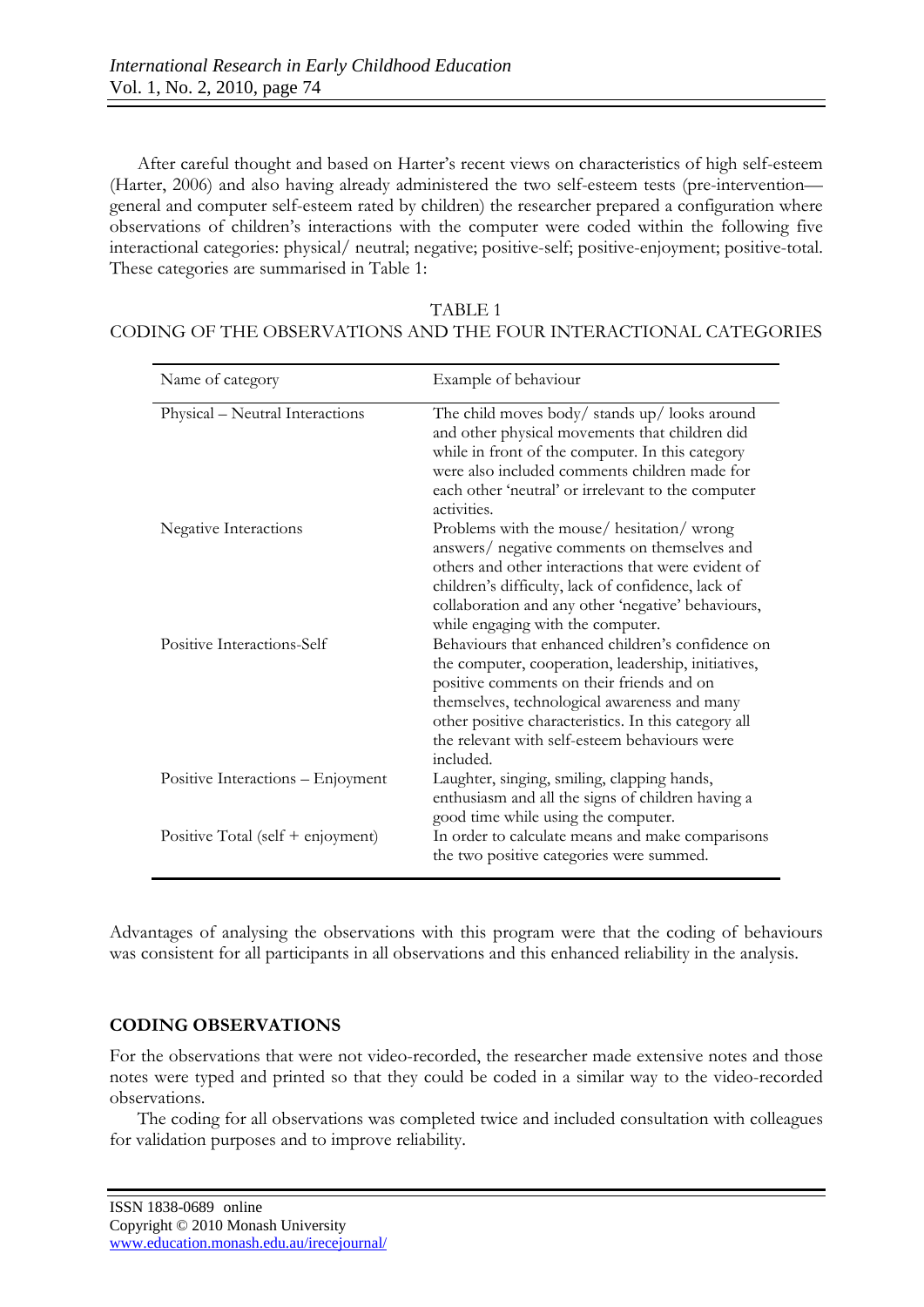## **THE QUALITATIVE ANALYSIS OF OBSERVATIONS**

This investigation was mainly focused on documenting confidence, independence, experimentation, free will, creativity and other attitudes related to high self-esteem (Harter, 2006) as children participated with the computer and each other. Therefore the qualitative analyses supported and illuminated the quantitative analyses which presented the numerical representations of children's interactions during computer use. The following examples (using pseudonyms) are only a few excerpts from observations of children.

## **POSITIVE INTERACTIONS (SELF CHARACTERISTICS AND ENJOYMENT)**

Being able to *concentrate* for a long period of time, *persist* on their task and even make *predictions* was very common. Children would take very seriously what was happening on the computer and even though a period of at least five weeks intervened between observations, they could remember what happened in their first computer activity of the particular software. They were able to guess what would happen next and in a lot of instances they could also provide explanations why something happened. For example, when they had to make a cake to feed an animal they would all make predictions if the animal would like their cake or not. When the result was negative they would explain it and not be disappointed.

For example, one of the boys made a cake which a dog did not like and did not eat. The boy justified the disliking of the cake:

'he didn't like it because I put too many candles and because of Santa, I put Santa'.

Some of the most interesting positive accounts taking place were opportunities for children to be *creative*, to *try new things*, to *explore* and *experiment*. The following examples are inspiring:

Three boys  $(I, D, C)$  were working with 'Kid Pix' and one of them  $(I)$  drew a bridge and some trucks.

D, who was after J, wanted also to make his own trucks and teacher asked him what else he would make. D thought for a minute and replied: 'a tunnel' and smiled. After a short conversation with the other two boys D also thought of making 'a train' that goes through the tunnel. C told D that only cars go through the tunnel but D insisted that trains do too. He drew the tunnel saying: 'I need to go round—round—round' and he made his tunnel.

In another instance, three girls  $(A, I, R)$  were working on 'Kid Pix' and J put the picture of a mermaid in her drawing.

R asked J what the name of the mermaid was. J replied that she didn't know and teacher suggested to J to give the mermaid a name. J thought for a while and then turned to R and asked her to think of a name for the mermaid. R replied: 'princess'. J said that 'princess' was not a name. Meanwhile, A pointed to the screen and said that the mermaid was holding a fish. Teacher asked why. J replied: 'that's her brush for her hair' and that there was 'no body' to the fish (only the bones). Teacher reminded J that she had to find a name for her mermaid and that she could use the keyboard to type the name. J picked some letters. She wrote the name: 'Rostui' and teacher read it for them. J smiled and said 'ok' and that she also wanted 'Rostui' to swim. Teacher asked how. J replied that the mermaid had 'a fish tail' and therefore she could swim. After her comment J with the help of the other girls tried to find a way to make the mermaid swim.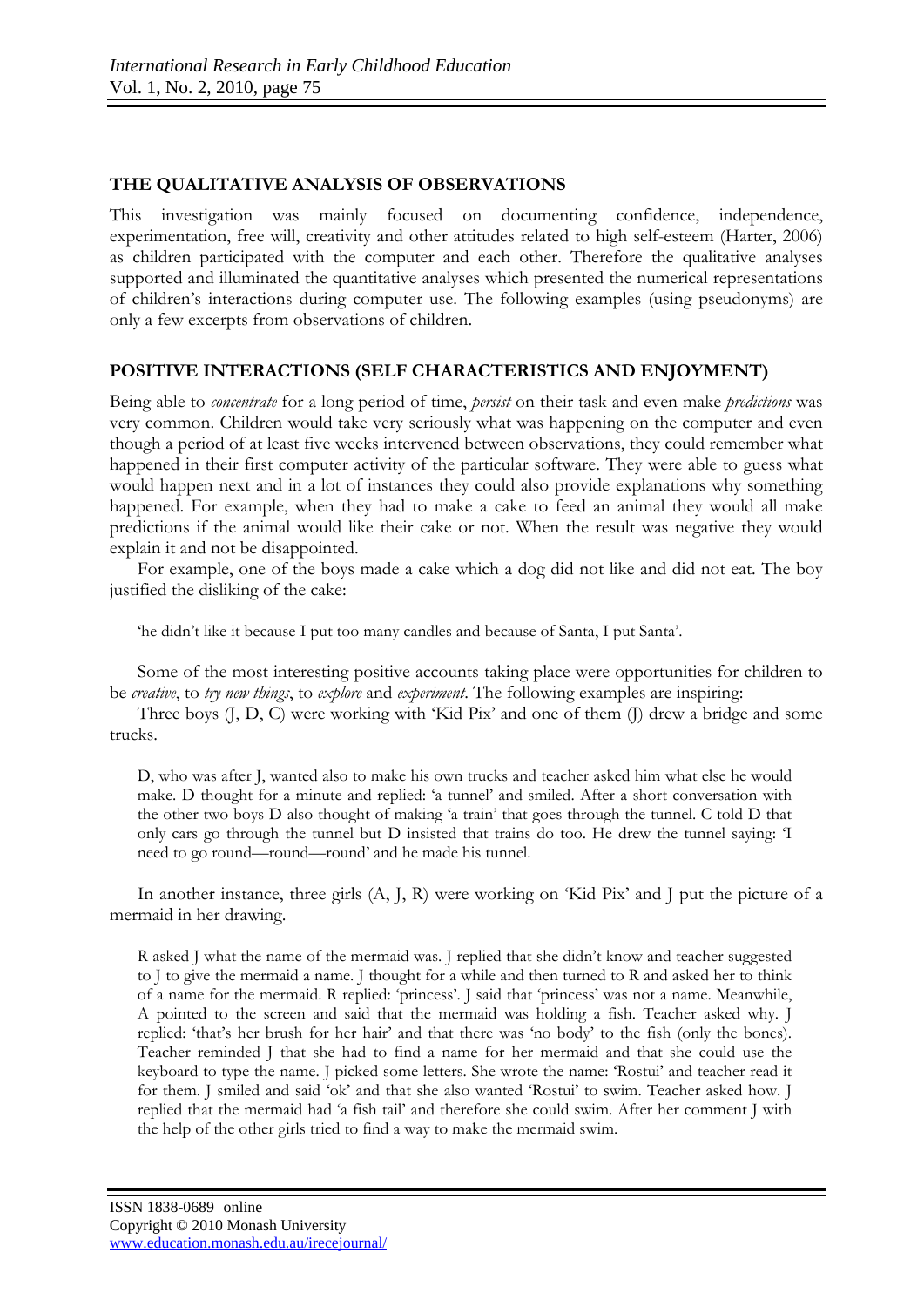*Cooperation* between groups was also observed frequently. Children were willing to help their friends complete a task. At the start this could have been taking the mouse from them to complete the task themselves. But with the teacher's intervening and encouraging them not to take the mouse but point to the right tool or talk about it, children learnt how to solve little problems and help their friends in a more indirect way. They also started asking their friend's opinion about what to make, what colours to use, where to click the software and other important decisions that they had to make. It is also worth mentioning that children very often used 'we' instead of 'I' when performing a task.

An important aim of preschool and primary education is to encourage collaboration and working in teams (DETE, 2001; NAEYC 1996). The observations from this study suggest that having a small group of 3 to 4 children in front of the computer and with the appropriate activities could significantly contribute in achieving that goal.

The following example is only one of the instances where children worked together and helped each other: Two boys (D, C) and a girl (G) were working on 'Putt-Putt', where they had to help a small car find some lost circus animals.

- D: Oh you need the papers (to C)
- G: You are not allowed to go there, we need to get the papers (to C)
- D: Go back there (pointing), you need to get the papers
- D: Give the papers to the security (to C)
- C: Which way I go, this way or that way?
- D: You need to go back to where you went
- D: There (pointing)
- C: There?
- D: No, no, ok, there, no there (pointing)
- C: How are we going across?
- D: You need to pick up the flo… (Pause) the umbrella

Finally, characteristics like: *initiative, confidence, independence, leadership, and success* were interrelated. There were many instances when children replied positively to a teacher's question if they could do something on the computer although it proved that they could not. They believed in themselves and they were not giving up. '*Giving up'* was one of the negative accounts that occurred very rarely in contrast to the developmental characteristics of this age. In the majority of situations they were able to do what they wanted or were being optimistic and believing that they could. There were many instances where teacher's or a friend's hand trying to help them was decisively removed.

A few examples of '*initiative'* were observed. In some cases children who were very talkative would give the impression to be the leaders but when their turn to handle the mouse and solve little problems arrived they were not always confident about what to do. In contrast, often the quietest children were more successful in accomplishing tasks. Other signs that could be interpreted as 'initiative' were when children would take the mouse from a child to give it to someone else, without asking the teacher, just because they knew that it was that child's turn and it was the 'fair thing to do'. In other instances they would try to find the right tool, or how to use that tool, or the solution to a problem on their own without asking for help from their teacher. They also reached a point when they would take the initiative to use the keyboard, write their names, and exit the program and other technological functions without 'consulting' with the teacher.

Apart from initiative, another characteristic of a positive self-esteem is '*confidence'* which was also evident in a lot of instances during the observations. Some examples of children being confident are outlined: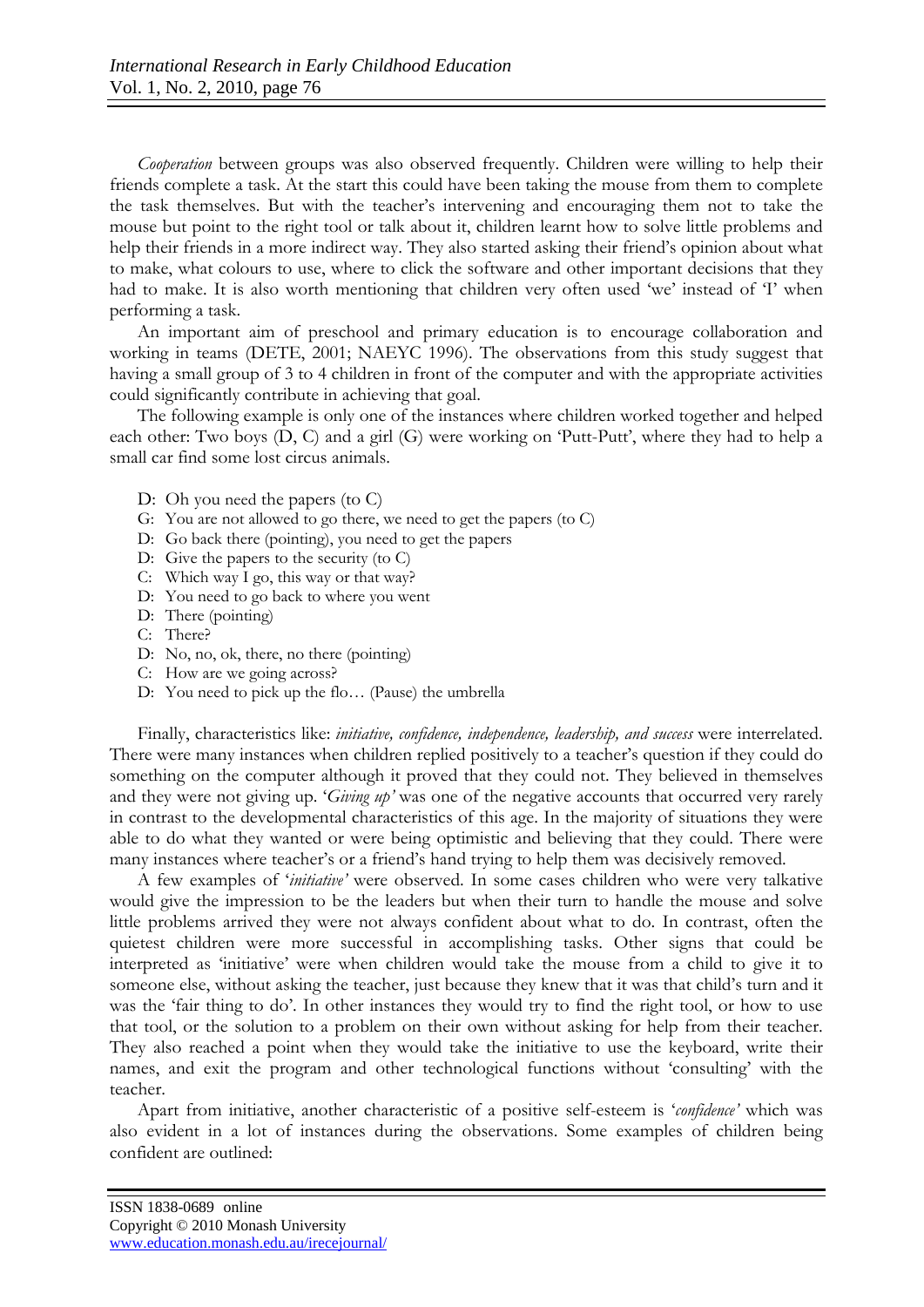Three children were playing a game in 'Adiboo', where the main aim was the control of the mouse with a racket and a ball. C has the mouse and talked to himself:

C: I can do it better

(The other two children tell him that he is not good at this game)

C: I am good. I am good later. He lost another ball and laughed.

Three children were engaged with 'Putt-Putt':

D has the mouse and said: I did it, now he [putt-put]) is going to eat the ticket, and at the same time C told the teacher how much they have achieved.

G had the mouse and he had to make the same mask as the one the program presented. After having worked on it for a while he said:

G: 'How does that look?' smiling and very proud. 'That's the same', and he left the mouse satisfied with himself for the next child to have a turn.

The teacher explained to three girls that they could use all the tools they knew and:

R said: I know everything J also said: Me too.

A girl tried a new activity, a jigsaw, in 'Adiboo' and said:

J: Look what I have done (to AN).

She is trying to fix the jigsaw after a while she said:

J: That's all right and that's all right, I just have to fix that… This time we will work it out really

The most frequent comment that children made when they were proud and successful of what they have done, was 'we did it', clapping their hands, laughing and being excited about their achievements. It is often quite hard to communicate with words, feelings like pride and confidence, from children's eyes and faces. Regularly, children's friends were the ones who encouraged them, helped them and boosted their self-esteem. For example:

C talked to the teacher about how P clicked the right keys for his name and at the same time said to P: 'well done' and clapped his hands. C was very excited and said: 'we can win' and A also said to P: 'way to go P'.

EM talked about the rule they had to follow in a game. They were able to see the picture only 3 times. All three children are talking about what G should do:

EM: Yes, yes, G you got it!

Noticeably, even when children realised that they were wrong or unsuccessful, they were not disappointed, they would simply smile.

The positive interactions included *enjoyment*, *smiling*, *laughing*, *enthusiasm* and other happy feelings. The children's enthusiasm was evident throughout the computer activities. Children were very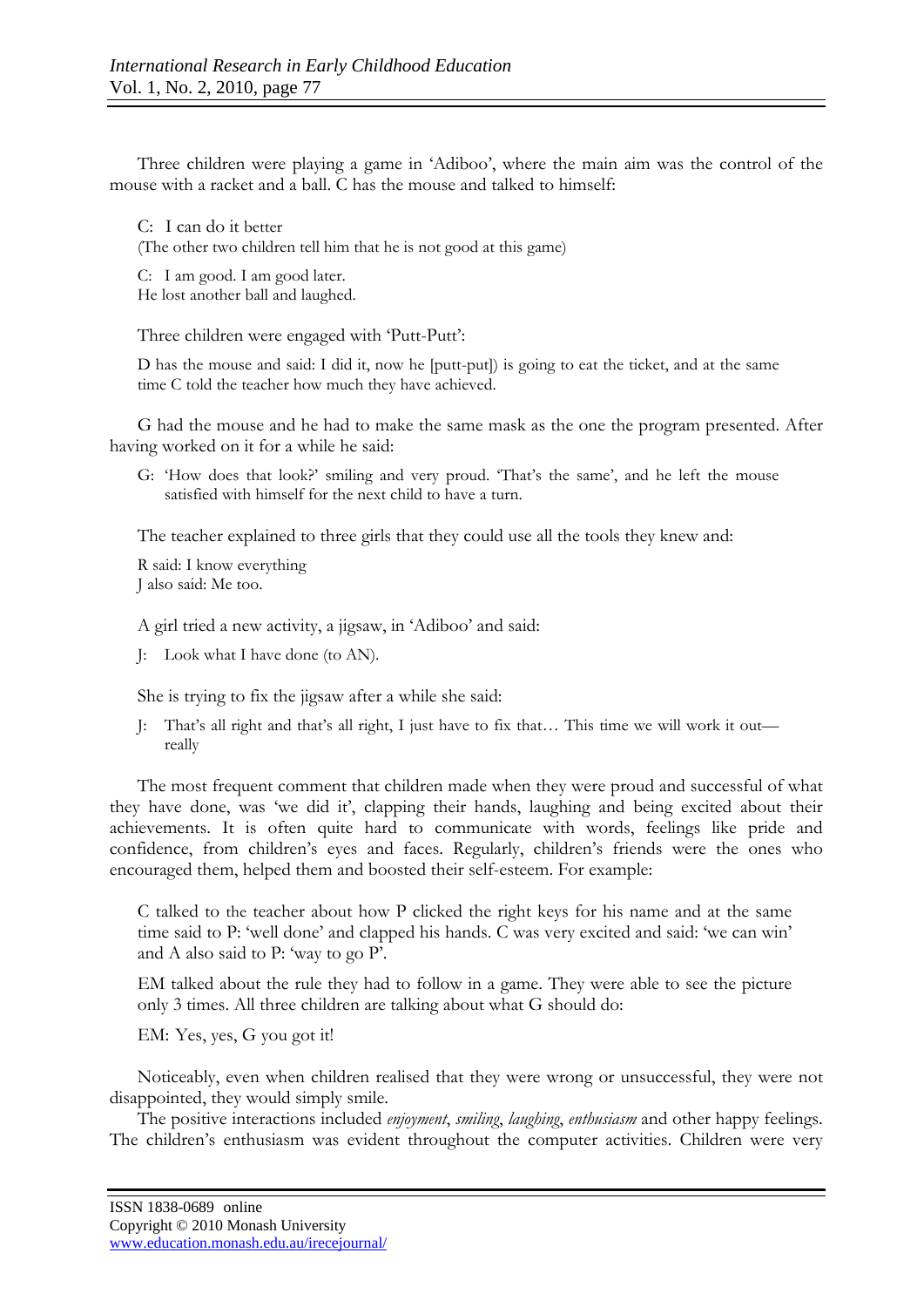eager to work on computers. Some children were more enthusiastic than others and their enthusiasm was 'transferred' to the other children as well.

## **Negative interactions**

During the observations the researcher also recorded negative incidents, such as arguments, fights about mouse turn, hesitation, mouse control difficulties, wrong answers to specific technological questions and others. Two examples, one for '*not knowing'* a technological tool; and another one of '*hesitation'* are given:

Three children were exploring Paint: Teacher asked CA how he was going to draw a mouth. CA didn't reply. CA asked the teacher: 'Can I colour it in?' Teacher replied 'yes' and asked CA what tool he should use. CA didn't know the answer. Teacher told him to try and find the right tool and CA after two unsuccessful attempts he found the right tool.

Three children were working with Adiboo. Teacher has told them that they could choose to do whatever they liked since it was their last activity with Adiboo. CG suggested to P to 'cook something'. P didn't reply to CG instead he asked the teacher 'Can I put cheese?' teacher replied that he could do whatever he wanted. CG told P to put chocolate. P didn't listen to CG and again asked the teacher if he could put another ingredient.

However, those negative accounts (first observation: M = 7.83; M = 6.27 for *Int\_pre* and *Int\_sch* respectively) were not very frequent. Negative accounts were quite limited by the third and fourth observation ( $M = 6.91$ ;  $M = 2.58$  for *Int\_pre* and *Int\_sch* respectively).

## **PHYSICAL-NEUTRAL INTERACTIONS**

Neutral characteristics, such as movements of children's bodies, standing up, looking around, commenting to themselves or others, were also documented during the observations in order to create a complete picture. For example:

R making sounds 'mmmm' looking at the voice recorder. G is shaking his head like saying 'no'.

## **THE QUANTITATIVE ANALYSIS OF OBSERVATIONS**

Children's interactions with computers were quantified so that the researcher could have a picture of the dominating interactional category for each child in each occasion, and also estimate possible differences in computer interactions pre- and post-intervention (Table 2). The aim in the analysis of observations was not to compare the two intervention groups. The aim was to identify any differences in the percentages of physical-neutral, negative and positive computer interactions between the four observations of each group.

At the end of the coding of each observation, the observational software provided some basic statistical analysis. Descriptive analyses including frequencies, means and percentages for each interactional category were calculated for children in the preschool (*Int\_pre*) and school (*Int\_sch*) intervention groups. Results are summarised in Table 2. The sum of each category (physicalneutral; negative; positive-self characteristics and positive-enjoyment) for each child for each observation was calculated and entered in SPSS for statistical analysis. The two positive categories,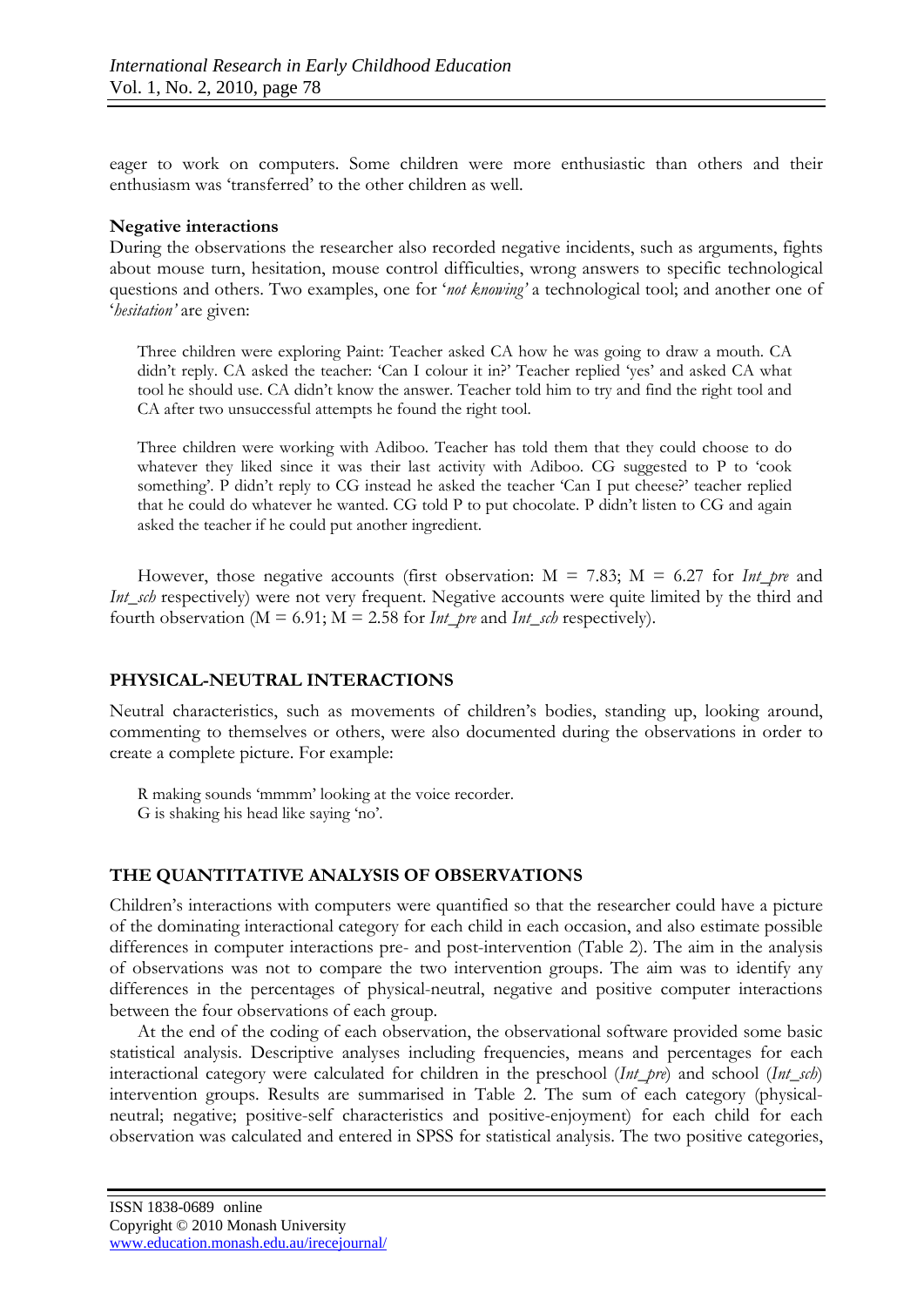self and enjoyment, were summed to create a total positive category.

The total accounts of each observation recorded by the observer varied between groups and depended mainly on the amount of time that the observation lasted. In general, the observations lasted longer in the preschool intervention group (*Int\_pre*) because of the flexibility of the preschool program (as explained in the research design chapter). The greater amount of time that each observation lasted was the main reason why the children in the preschool intervention group had higher mean scores of total accounts.

As can be seen from Table 2, for the first observation the mean percentage (*M* %) of children's positive interactions was greater than the one calculated for the negative or physicalneutral interactions. The percentage increased (more than doubled) even more in the following observations for both intervention groups. While the mean percentage of negative interactions showed an increase in the second observation (both groups) and third observation (only for the preschool intervention group—*Int\_pre*), the percentage decreased significantly (from 16.79% to 3.76%) in the fourth observation near the end of the intervention period. This suggests that children's self-esteem was enhanced (more positive interactions—less negative).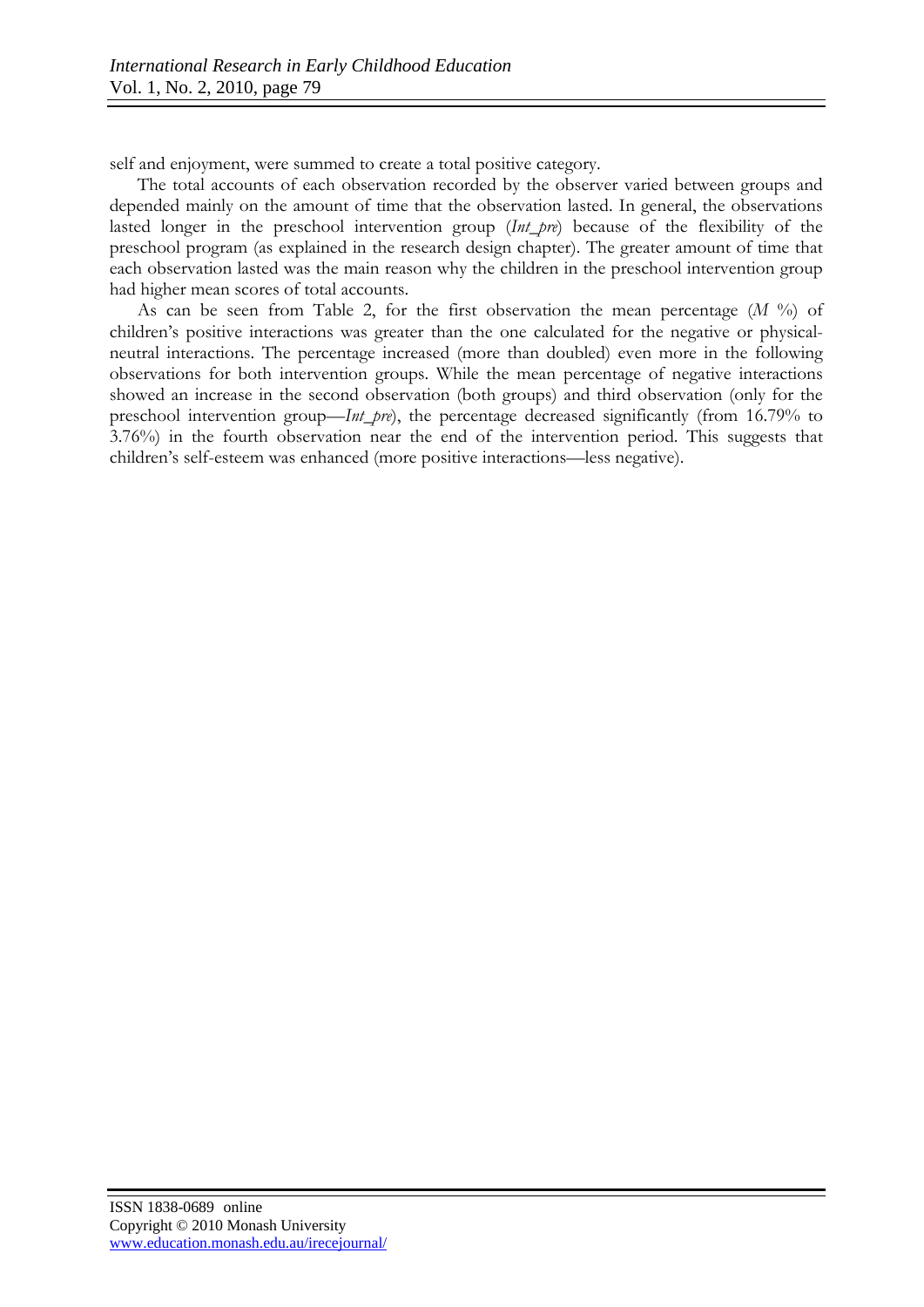### TABLE 2

### MEANS, PERCENTAGES, STANDARD DEVIATIONS AND RANGE OF PHYSICAL-NEUTRAL, NEGATIVE AND POSITIVE INTERACTIONS OF CHILDREN'S OBSERVATIONS

|                                                                  |                  |       |                  |          |                |                                                                    |       |          |              |         | <b>Interactional Categories</b> |                                  |       |    |         |                  |                |     |     |
|------------------------------------------------------------------|------------------|-------|------------------|----------|----------------|--------------------------------------------------------------------|-------|----------|--------------|---------|---------------------------------|----------------------------------|-------|----|---------|------------------|----------------|-----|-----|
| Group                                                            |                  |       | Physical-Neutral |          |                |                                                                    |       | Negative |              |         |                                 | Positive Total (self+ enjoyment) |       |    |         |                  | Total accounts |     |     |
|                                                                  |                  |       |                  |          |                | First observation: seven weeks after the start of the intervention |       |          |              |         |                                 |                                  |       |    |         |                  |                |     |     |
|                                                                  | $\boldsymbol{M}$ | M%    | SD               |          | Min Max        | $\boldsymbol{M}$                                                   | M%    | SD       |              | Min Max | $\boldsymbol{M}$                | M%                               | SD    |    | Min Max | $\boldsymbol{M}$ | SD             | Min | Max |
| Int_pre                                                          | 20.92            | 28.09 | 7.89             | 5        | 35             | 7.83                                                               | 10.93 | 4.17     | 2            | 15      | 45.58                           | 37.42                            | 15.95 | 25 | 83      | 74.33            | 20.43          | 47  | 113 |
| Int_sch                                                          | 25.00            | 40.00 | 8.59             | 17       | 48             | 6.27                                                               | 8.81  | 5.47     | $\theta$     | 14      | 32.55                           | 28.52                            | 11.32 | 18 | 52      | 63.82            | 21.18          | -36 | 107 |
| Second observation: 14 weeks after the start of the intervention |                  |       |                  |          |                |                                                                    |       |          |              |         |                                 |                                  |       |    |         |                  |                |     |     |
| Int_pre                                                          | 2.45             | 8.23  | 1.69             | $\theta$ | 5              | 5.64                                                               | 16.19 | 5.06     | $\theta$     | -14     | 23.27                           | 75.56                            | 8.12  | 11 | 36      | 31.36            | 10.95          | 12  | 50  |
| Int_sch                                                          | 2.83             | 14.20 | 2.29             | $\theta$ | $\overline{7}$ | 3.00                                                               | 13.21 | 2.21     | $\theta$     | 7       | 15.25                           | 72.57                            | 7.30  | 5  | 27      | 21.08            | 9.65           | -8  | 35  |
| Third observation: 21 weeks after the start of the intervention  |                  |       |                  |          |                |                                                                    |       |          |              |         |                                 |                                  |       |    |         |                  |                |     |     |
| Int_pre                                                          | 5.00             | 12.54 | 2.49             | 2        | 9              | 6.91                                                               | 16.79 | 3.85     | $\mathbf{1}$ | 14      | 29.00                           | 70.66                            | 9.70  | 13 | 42      | 40.91            | 11.91 18       |     | 58  |
| Int_sch                                                          | 6.42             | 12.00 | 4.18             | $\theta$ | 14             | 2.58                                                               | 5.39  | 1.83     | $\theta$     | 7       | 40.50                           | 82.60                            | 16.18 | 21 | -69     | 49.50            | 19.85          | 21  | 82  |
|                                                                  |                  |       |                  |          |                | Fourth observation: 29 weeks after the start of the intervention   |       |          |              |         |                                 |                                  |       |    |         |                  |                |     |     |
| Int_pre                                                          | 14.00            | 19.93 | 11.44            | 4        | 43             | 3.00                                                               | 3.76  | 3.35     | $\theta$     | 11      | 55.08                           | 76.30                            | 25.27 | 25 | 94      | 72.08            | 32.48          | -37 | 138 |

 **Note. M% is the mean of the percentage of each kind of interaction (physical/ negative/ positive) in relation to the total accounts in each observation**

ISSN 1838-0689 online Copyright © 2010 Monash University www.education.monash.edu.au/irecejournal/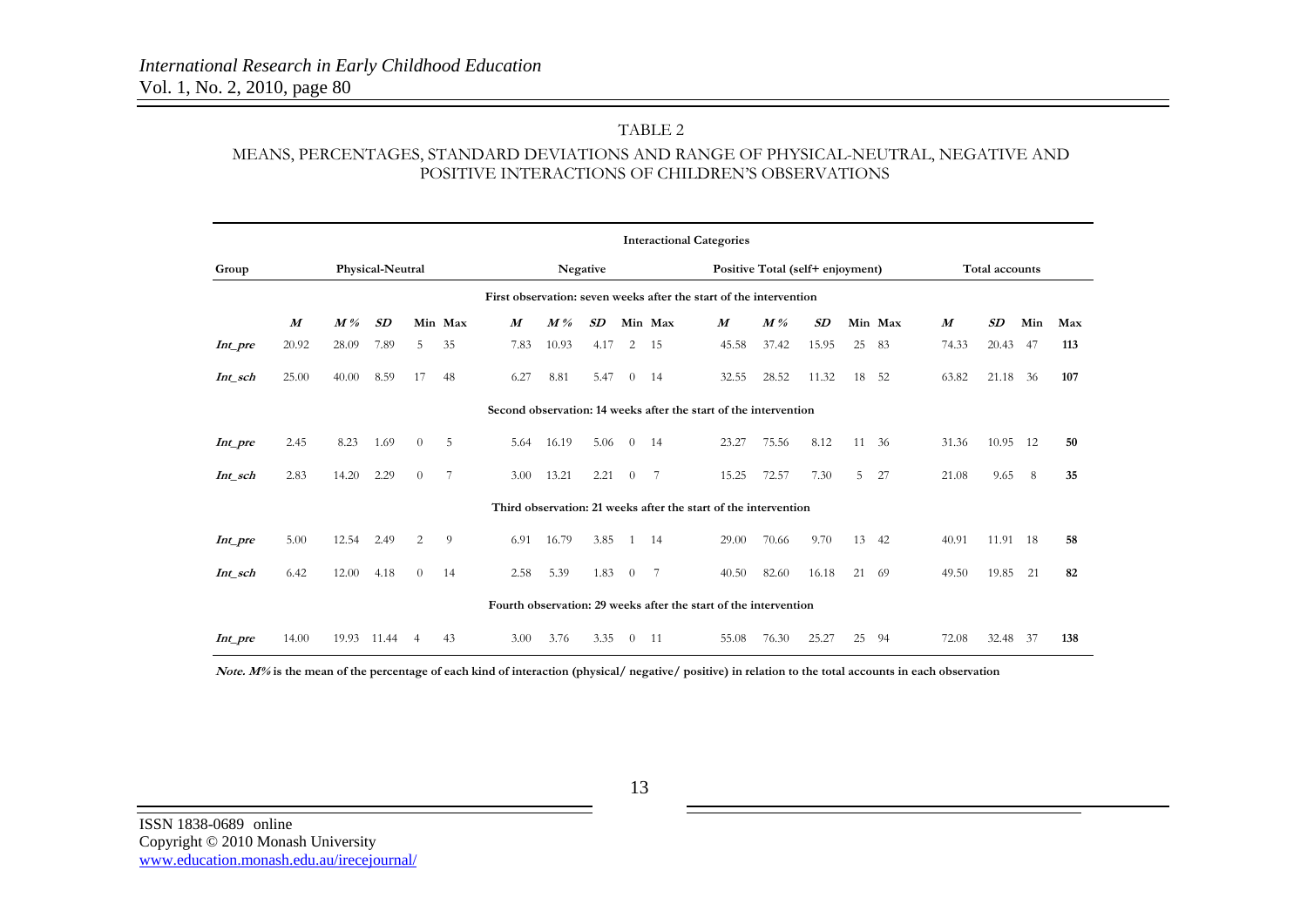To identify if there were statistically significant differences in children's interactions with the computer at the start of the intervention and at the end, one-sample dependent *t*-tests were computed due to the dependent nature of these variables. These results are presented in Table 3.

### TABLE 3

## SIGNIFICANCE OF DIFFERENCES (ONE SAMPLE *T-TEST*) BETWEEN THE FIRST AND THE LAST OBSERVATION OF CHILDREN'S COMPUTER

|                           | Int_pre           |                            |     |                   | Int sch                    |    |
|---------------------------|-------------------|----------------------------|-----|-------------------|----------------------------|----|
|                           | <b>Difference</b> | $t$ – test                 |     | <b>Difference</b> | $t$ – test                 |    |
| Interactional<br>Category | $\frac{0}{0}$     | $\boldsymbol{\mathcal{T}}$ | Df  | $\frac{0}{0}$     | $\boldsymbol{\mathcal{T}}$ | Df |
| Physical-                 | $-29.04$          | $-2.43*$                   | 11  | $-68.65$          | $-10.19***$                | 21 |
| Negative                  | $-65.59$          | $-4.93***$ 11              |     | $-90.57$          | $-.71$                     | 21 |
| <b>Positive Total</b>     | 103.90            | $6.96***$                  | -11 | 189.62            | $9.65***$                  | 21 |

#### INTERACTIONS

*Note.* The differences were calculated between the percentages (*M* %) of Table 2.

Minus indicates a decrease in scores.

 *\*p < .05 \*\*p < .01 \*\*\*p < .001* 

These differences were statistically significant for all interactional categories for the preschool intervention group (*Int pre*) and for the physical-neutral and positive interactions for the school intervention group (*Int\_sch*) in post-intervention. The difference between the means of the negative accounts was not statistically significant for the intervention school group (*Int\_sch*) but there was a decrease larger than 90.00%. Overall, the increase of positive accounts for both intervention groups was impressive and in most cases statistically significant.

These results were congruent with the results from the self-esteem tests rated by children before and after the interventi`on. A small portion of those results (Table 4) is presented in this paper to highlight the similarities and triangulation of data used in this study.

When comparing the computer self-esteem score pre- and post-intervention for the intervention and non-intervention groups it can be seen that the intervention group presented the largest increases (Table 4) and the difference was statistically significant according to the one sample *t*-test ( $t = 2.67$ ,  $p < .05$ ). However, while the change for computer self-esteem was statistically significant in the intervention group, the difference in post-intervention mean scores was not statistically significant between the intervention and non-intervention groups.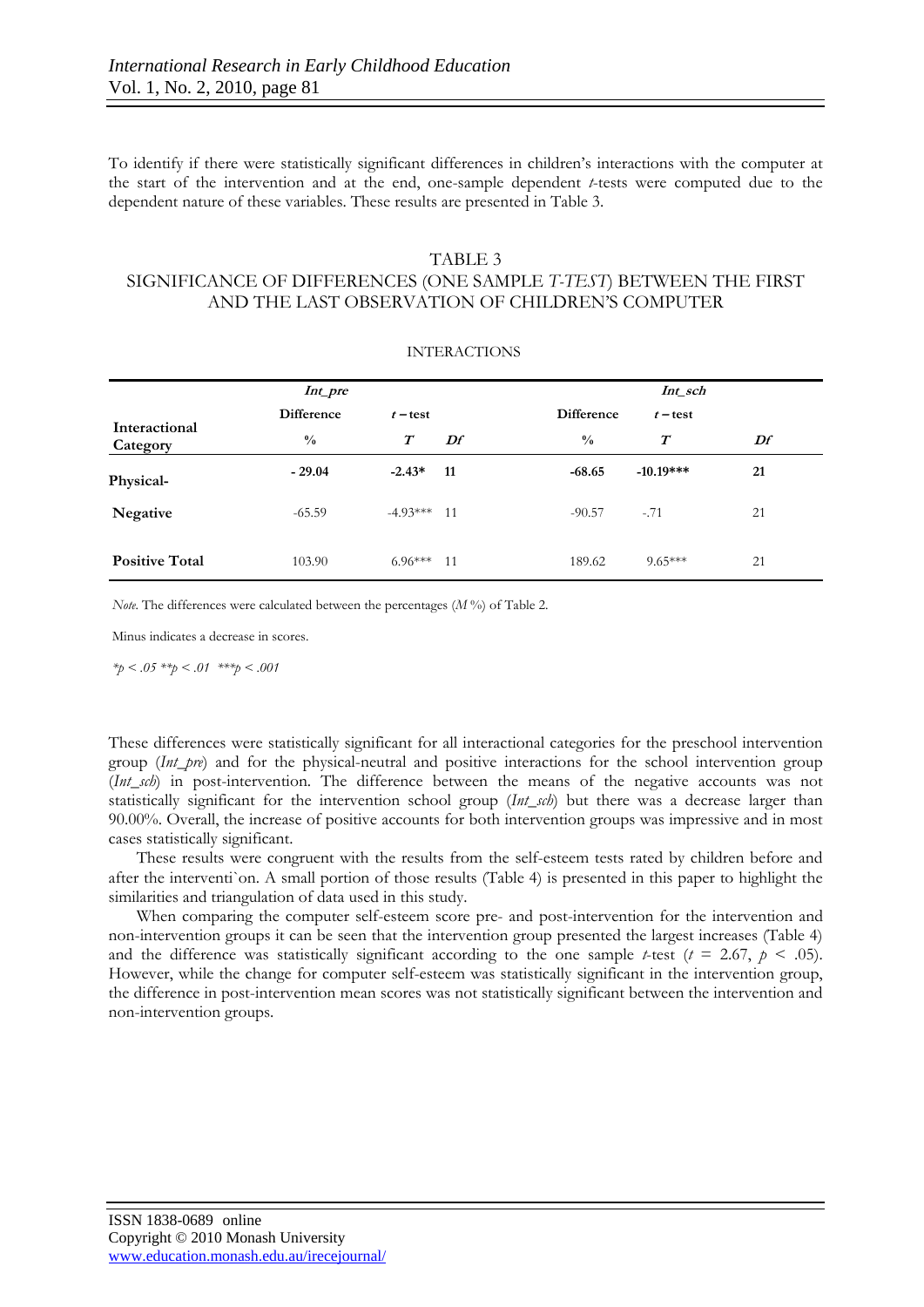## TABLE 4 MEANS, STANDARD DEVIATIONS, RANGE AND SIGNIFICANCE OF DIFFERENCES (ONE SAMPLE *T*-TEST) FOR COMPUTER SELF-ESTEEM BY INTERVENTION AND NON-INTERVENTION GROUP IN PRE- AND POST-INTERVENTION

|                      |                               |                           |                     |    |         | Difference between periods (one sample t-test)                      |      |                   |                           |                   |           |    |
|----------------------|-------------------------------|---------------------------|---------------------|----|---------|---------------------------------------------------------------------|------|-------------------|---------------------------|-------------------|-----------|----|
|                      |                               |                           | Pre-Intervention    |    |         |                                                                     |      | Post-Intervention |                           |                   |           |    |
|                      |                               |                           |                     |    | Range   |                                                                     |      |                   | Range                     | <b>Difference</b> | $t$ -test |    |
| Group                | $\boldsymbol{n}$              | $\boldsymbol{M}$          | SD.                 |    | Min Max | M                                                                   | SD.  |                   | Min Max                   | $\frac{0}{0}$     | $\tau$    | Df |
| Intervention         | 24                            | 38.75                     | 6.28                | 20 | 47      | 42.96                                                               | 3.53 | 36                | 49                        | 10.86             | $2.67*$   | 23 |
| Non-Intervention     | 28                            | 38.61                     | 6.33                | 19 | 50      | 38.54                                                               | 5.05 | 30                | 47                        | $-0.18$           | $-.04$    | 27 |
|                      | Pre-intervention <sup>a</sup> |                           |                     |    |         | Difference between groups (independent t-test)<br>Post-intervention |      |                   |                           |                   |           |    |
| Group                |                               | Mean<br><b>Difference</b> | $\boldsymbol{\tau}$ | df |         | Mean<br>Changeb                                                     |      | SD                | Mean<br><b>Difference</b> |                   |           | df |
| Intervention<br>Non- |                               | $-.14$                    | $-.08$              | 50 |         | 4.21<br>$-.07$                                                      |      | 7.70<br>8.51      | $-4.28$                   | $-1.88$           |           | 50 |
| Intervention         |                               |                           |                     |    |         |                                                                     |      |                   |                           |                   |           |    |

a The *SD* is reported in the one-sample *t-*test pre-intervention

b Mean change was calculated by subtracting the mean of pre-intervention from the mean of post-intervention

## **LIMITATIONS**

Although the triple role of the researcher (researcher, teacher, observer) helped the researcher in many instances, (for example, making it easier for parents and children to trust her and consent to the research and also ensuring the other teachers felt comfortable), it was simultaneously very demanding in terms of making a sincere effort to be as unbiased and as objective as possible. By recording her reactions during the observations, keeping a diary of her thoughts and feelings during the research, cooperating with the other teachers who were doing the computer activities and also coding the observations twice with the help of the principal investigator and another colleague, the researcher believes that she acted to the best of her intentions to minimise personal impact on the study's results.

## **DISCUSSION**

The present study employed the qualitative tool of observation to collect data in its attempt to provide a more complete picture of children's computer use and self-esteem. Detailed qualitative analyses coded twice and descriptive statistics (mean scores and t-tests—Tables 2, 3 and 4) of the observations of children's interactions during computer use revealed that the majority of the accounts observed in the final observation at the end of the intervention period for both intervention groups were positive (confidence, initiative, independence, cooperation and others) and moreover the increase was statistically significant. The findings suggest that children's cognitive abilities (technological awareness, solving problems, concentration, and creativity) and characteristics of high self-esteem (confidence, collaboration, independence, pride) were amplified at the end of the intervention. These findings provide support for other studies, which have reported that 'cooperation', 'enthusiasm', 'concentration' were the behaviours and characteristics observed when children used computers (Brooker and Siraj-Blatchford, 2002; Heft and Swaminathan, 2002; Anderson, 2000).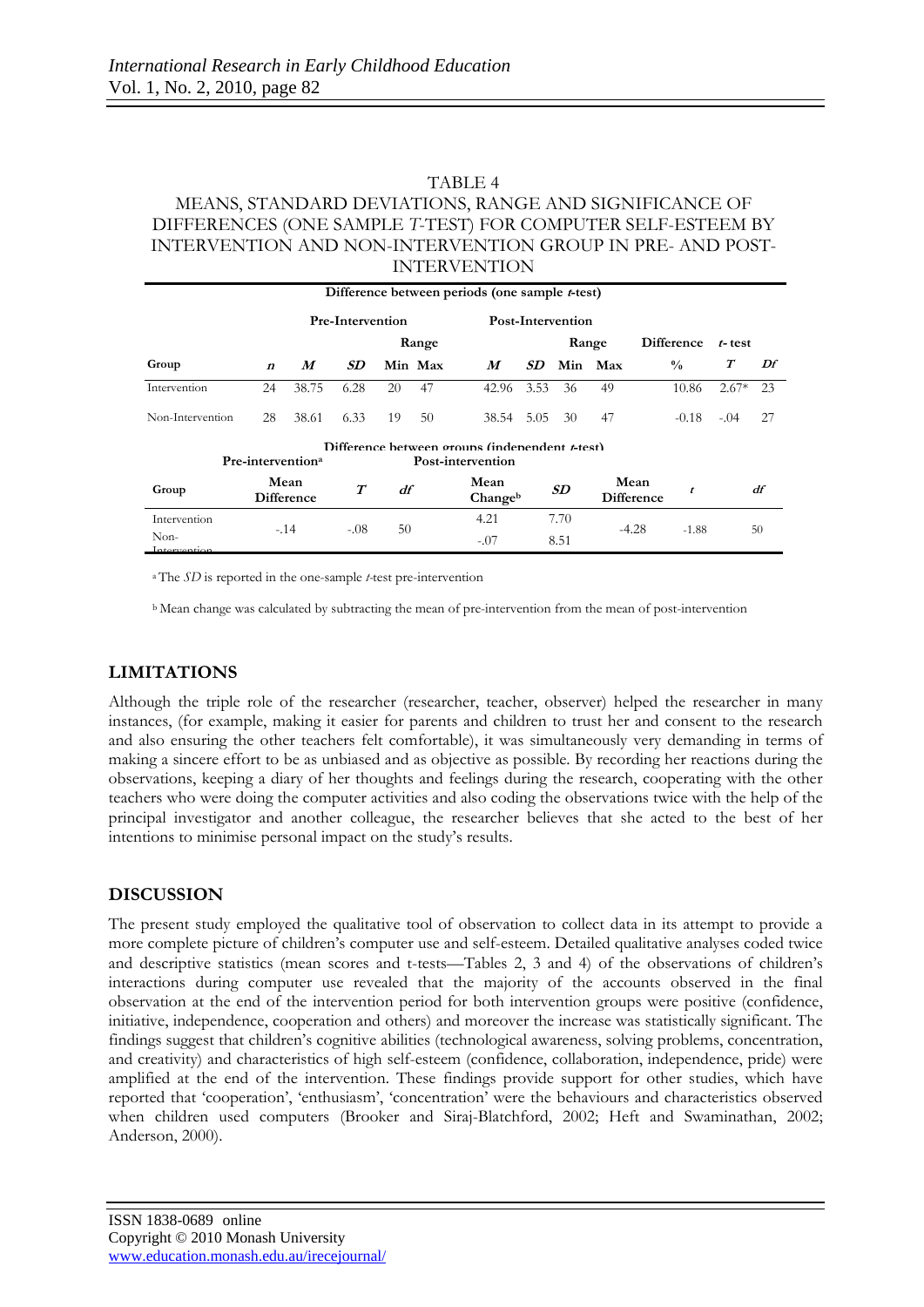In addition, the personal characteristics indicative of low self-esteem (such as giving up, hesitation, fights, asking for help and others) almost disappeared at the last observation. The results from the study's observations lend support to results from other studies in young children which demonstrated that children approach computers with confidence and they are not afraid to explore new things (Ellis and Blashki, 2004; Kankaanranta, and Kangassalo, 2003; Bowman and Beyer, 1994).

Overall, the tool of observations proved to be very useful in this study for acquiring a broader picture of children's engagements with computers. Future research is needed in the area of emotional and self development of children of all ages in association with ICT implementations (Bolstad, 2004; Stephen and Plowman, 2003; Cuban, 2001; Downes, Arthur and Beecher, 2001) and the tool of observation is believed to assist in reaching reliable results.

Finally, observations are a powerful tool in the hands of teachers which may assist them better 'integrate' technology in their everyday curriculum and evaluate 'what technology is good for young children' (Pittman 2003, 270). Moreover, teachers also need to be aware of the social and emotional dimensions of ICT implementations (Pittman, 2003) as part of a holistic approach to education.

### **CONCLUSION**

This exploratory investigation has extended the arena of study around technology by providing an evidential basis for claims relevant to the positive influences computer use has on children's self-esteem. The interpretation of results can be a vehicle for further discussion and reflection. This study also provides a platform for more research to be conducted in a rather unexplored field, combining technology and emotional – self development. A new window to exploring broader dimensions of technology which are crucial but have been overlooked up to now is opened and awaits attention.

### **REFERENCES**

- Anderson, G.T. (2000). Computers in a developmentally appropriate curriculum. *Young children, 55*(2), 90– 93.
- Bandura, A. (1995). *Self-efficacy in changing societies*. New York: Cambridge University Press.
- Bandura, A. (1997). *Self-efficacy: the exercise of control*. New York: W.H. Freeman.
- Bauer, M.W., and Gaskell, G. (2000). *Qualitative researching with text, image and sound. A practical handbook*. London: Sage Publications.
- Baumeister, R.F., Campbell, J.D., Krueger, J.I., and Vohs, K.D. (2003). Does high self-esteem cause better performance, interpersonal success, happiness or healthier lifestyles? *Psychological Science in the Public Interest, 4* (1), 1–44.

Berk, L.E. (2006). *Child Development*. Boston: Allyn and Bacon.

- Bolstad, R. (2004). *The role and potential of ICT in early childhood education: a review of New Zealand and international literature*. Wellington: New Zealand Council for Educational Research.
- Bowman, B., and Beyer, E. (1994). Thoughts on technology and early childhood education. In J.L. Wright, and D.D. Shade (Eds.), *Young children: Active learners in a technological age* (pp. 19-30). Washington, DC: National Association for the Education of Young Children.
- Brooker, L., and Siraj-Blatchford, J. (2002). 'Click on Miaow!': how children of three and four years experience the nursery computer. *Contemporary Issues in Early Childhood, 3*(2), 251–273.
- Brown, J.D., and Marshall, M.A. (2001). Self-esteem and emotion: some thoughts about feelings. *Personality and Social Psychology Bulletin, 27*(5), 575–584.
- Byrne, B.M. (1996). *Assessing self-concept across the life span: Issues and instrumentation*. Washington: American Psychological Association.
- Cassidy, C.M., and Conroy, D.E. (2006). Children's self-esteem related to school and sport-specific perceptions of self and others. *Journal of Sport Behavior, 29*(1), 3–26.
- Cast, A.D., and Burke, P.J. (2002). A theory of self-esteem. *Social Forces, 80* (3), 1041–1068.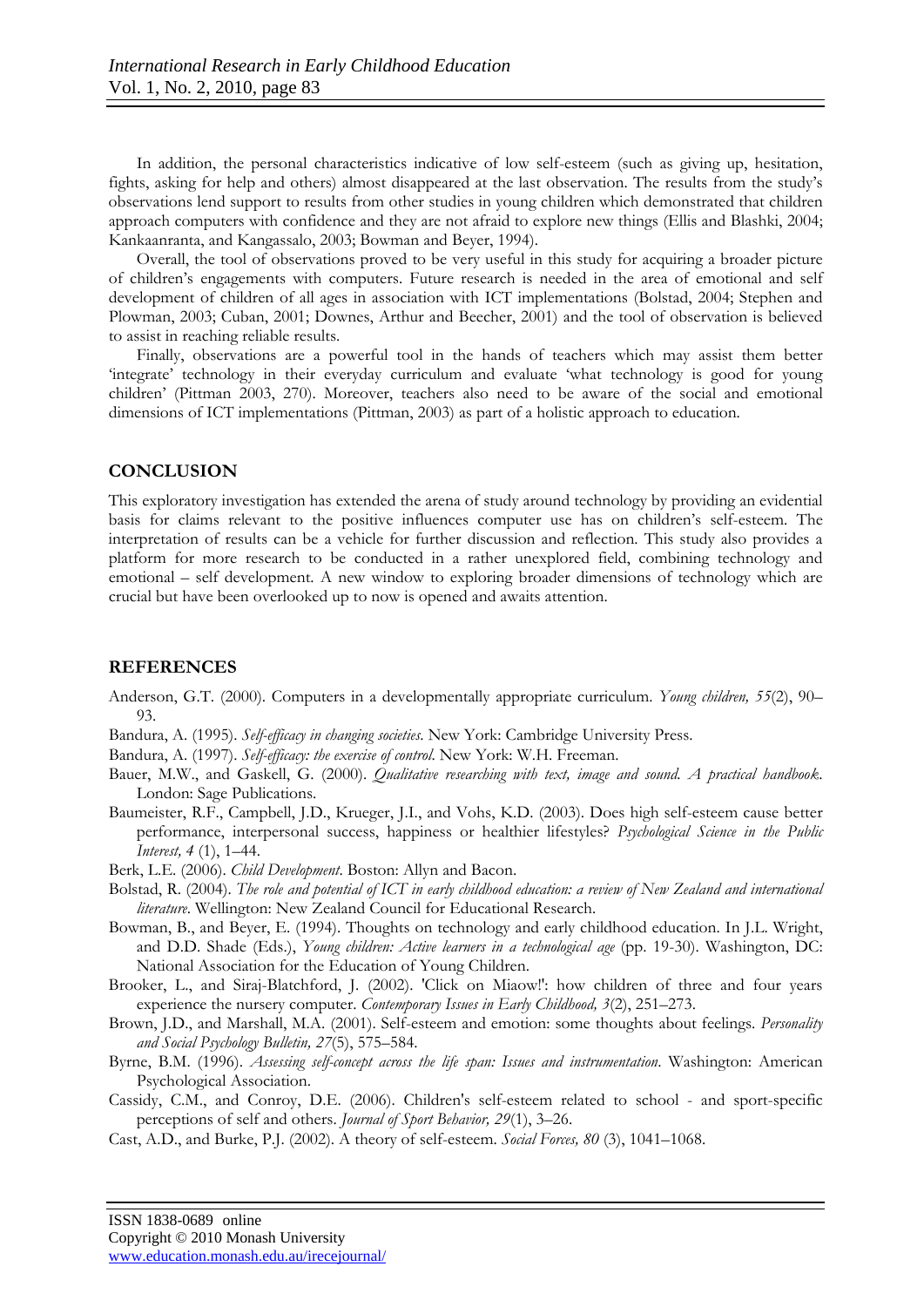Coopersmith, S. (1981). *SEI (Self-Esteem Inventories)*. Palo Alto, CA: Consulting Psychologists Press.

- Costa-Giomi, E. (2004). Effects of three years of piano instruction on children's academic achievement, school performance and self-esteem. *Psychology of Music, 32* (2), 139–152.
- Crosser, S. (2005). *What do we know about early childhood education? Research based Practice*. Ohio: Thomson Delmar Learning.
- Cuban, L. (2001). *Oversold and underused: Computers in the classroom*. London: Harvard University Press.
- Davies, J., and Brember, I. (1999). Reading and Mathematics attainments and self-esteem in years 2 and 6 an eight-year cross-sectional study. *Educational Studies, 25*(2), 145–157.
- Delcourt, M.A.B., and Kinzie, M.B. (1993). Computer technologies in teacher education: the measurement of attitudes and self-efficacy. *Journal of Research and Development in Education, 27*(1), 35–41.
- Department of Education, Training and Employment (DETE). (2001) *South Australian Curriculum Standards and Accountability Framework (SACSA).* Adelaide: Department of Education Training and Employment, Department of Education and Children's Services, Retrieved July 2008 from [http://www.sacsa.sa.edu.au/index\\_fsrc. asp?t=Home](http://www.sacsa.sa.edu.au/index_fsrc.%20asp?t=Home)
- Di Paula, A., and Campbell, J.D. (2002). Self-esteem and persistence in the face of failure. *Journal of Personality and Social Psychology, 83*(3), 711–724.
- Downes, T., Arthur, L., and Beecher, B. (2001). Effective learning environments for young children using digital resources: An Australian perspective. *Information Technology in Childhood Education Annual*, 139–153.
- Ellis, J., and Blashki, K. (2004). Toddler techies: A study of young children's interaction with computers. *Information Technology in Childhood Education Annual*, 77–96.
- Emler, N. (2001). *Self-esteem: The costs and causes of low self-worth*. York: Youth Protection Service/ Joseph Rowntree Foundation.
- Gay, L. R., and Airasian, P. (2003). *Educational research, competencies for analysis and applications*. Upper Saddle River, N.J.: Merrill/ Prentice-Hall.
- Hannel, G. (2004). *Building children's self-esteem, self confidence and optimism*. South Australia: Palmer Educational Publications.
- Harter, S. (2006). The Self. In W. Damon, and R. M., Lerner (Eds.), *Handbook of child psychology* (6th ed., Vol. 3, pp. 505–561). Hoboken, N.J.: John Wiley and Sons.
- Haugland, S.W. (1992). The effect of computer software on preschool children's developmental gains. *Journal of Computing in Childhood Education, 3* (1), 15–30.
- Heft, T.M., and Swaminathan, S. (2002). The effects of computers on the social behavior of preschoolers. *Journal of Research in Childhood Education, 16* (2), 162–189.
- Humphrey, N. (2004). The Death of the Feel-Good Factor? Self-Esteem in the Educational Context. *School Psychology International Copyright, 25* (3), 347–360.
- Hymel, S., LeMare, L., Ditner, E., and Woody, E.Z. (1999). Assessing self-concept in children: Variations across self-concept domains. *Merrill - Palmer Quarterly, 45* (4), 602.
- Jiang, X. (Oct. 5-6, 2000). *A case study of high and low levels of self-concept in children.* Paper presented at the Self-Concept Theory, Research and Practice: Advances for the new Millennium, International Conference, Sydney, Australia.
- Jonassen, D.D. (2004). *Handbook of Research on Educational Communications and Technology* (2nd ed.). London: Lawrence Erlbaum Associates.
- Kankaanranta, M., and Kangassalo, M. (2003). Information and communication technologies in Finnish early childhood environments. *Childhood Education Annual*, 287–292.
- Katz, L. (1995). *Talks with Teachers of Young Children*. New Jersey: Ablex Publishing Corporation.
- Lee, L., and O'Rourke, M. (2006). Information and communication technologies: transforming views of literacies in early childhood settings. *Early Years, 26* (1), 49–62.
- Levine, T., and Donitsa-Schmidt, S. (1998). Computer use, confidence, attitudes, and knowledge: A causal analysis. *Computers in Human Behavior, 14* (1), 125–146.
- Morrison, G. S. (1998). *Early childhood education today*. New Jersey: Prentice Hall.
- National Association for the Education of Young Children (NAEYC). (2006). Self-esteem and young children: You are the key. Available from www.naeyc.org
- Noldus Information Technology (2003) 'The Observer 5.0' N.S.W.: Australia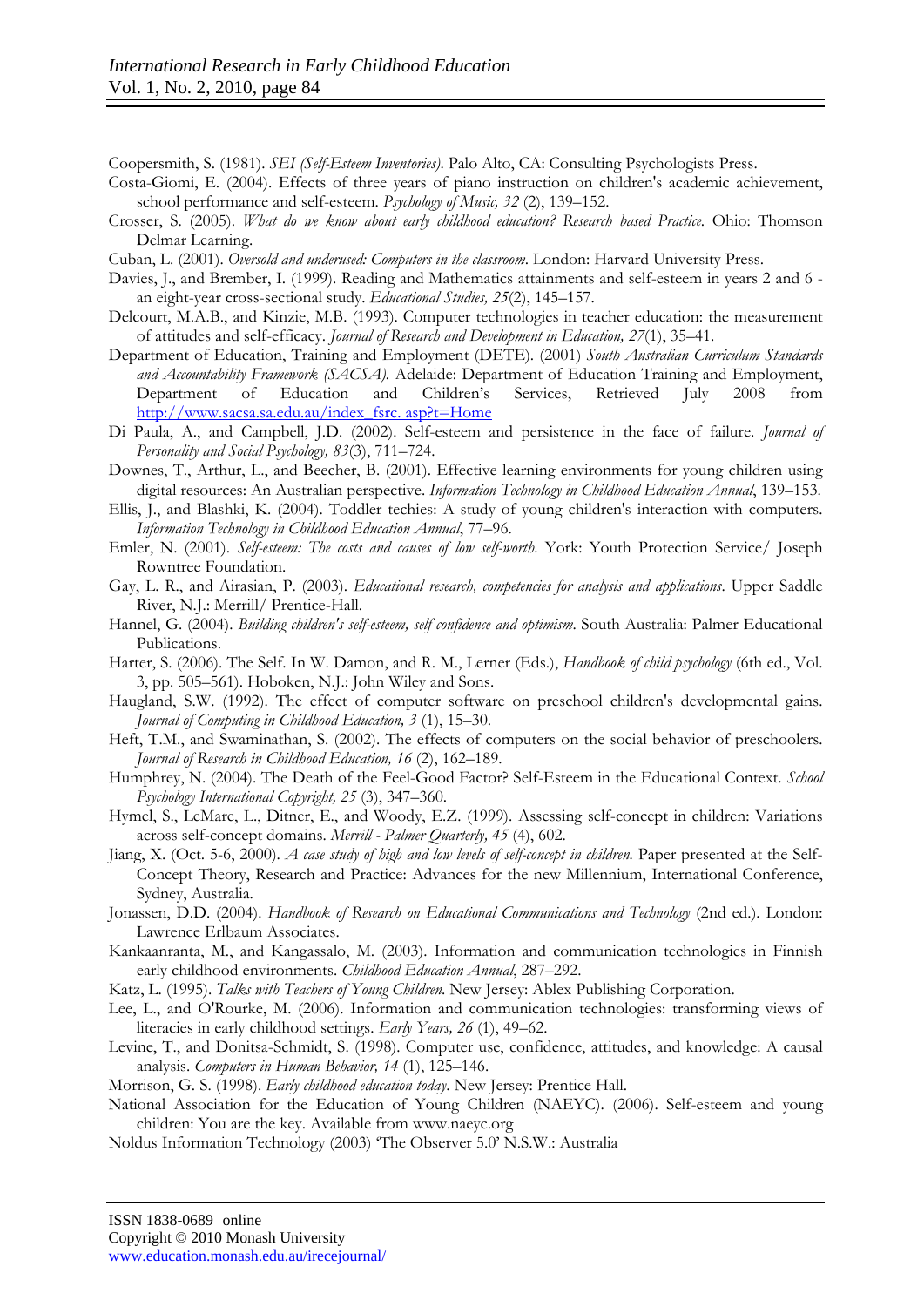- Pittman, J. (2003). Preparing Teachers to use Technology with young children in classrooms. *Information Technology in Childhood Education, Annual*, 261–287.
- Primavera, J., Wiederlight, P. P., and DiGiacomo, T. M. (2001). *Technology access for low-income preschoolers: Bridging the digital divide.* Paper presented at the Annual meeting of the American Psychological Association, San Francisco.
- Pugh, G. (1996). *Contemporary issues in the early years: working collaboratively for children* (2nd ed.). London: Paul Chapman Publishing.
- Reynolds, D., Treharne, D., and Tripp, H. (2003). ICT- the hopes and the reality. *British Journal of Educational Technology, 34*(2), 151–167.
- Rivera, H., Galarza, S., Entz, S., and Tharp, R. G. (2002). Technology and Pedagogy in Early Childhood Education: Guidance from cultural-historical-activity theory and developmentally appropriate instruction. *Information Technology in Childhood Education Annual*, 181–204.
- Silverman, D. (1997). *Qualitative research. Theory, method and practice*. London: Sage Publications.
- Siraj-Blatchford, I. (1998). *A curriculum development handbook for early childhood educators*. Stoke-on-Trent: Trentham Books.
- Stephen, C., Plowman, L. (2003). Information and communication technologies in pre-school settings: a review of the literature. *International Journal of Early Years Education, 11* (3), 223–234.
- Stipek, D., Recchia, S., and McClintic, S. (1992). Self-evaluation in young children. *Monographs of the Society for Research in Child Development, 57*(1), 1–84.
- Tarrant, S., and Konza, D. (1994). *Promoting self-esteem in integrated early childhood settings*. Watson, A.C.T.: Australian Early Childhood Association.
- Thomas, R.M. (2003). *Blending Qualitative and Quantitative Research Methods in Theses and Dissertations*. Thousand Oaks, CA: Corwin Press.
- Trotter, J. (1989). *The effect of age on computer interaction- a comparison of the gains in IQ, creativity, and self-esteem from utilization of developmentally appropriate software for three and four year old children.* Unpublished Master's thesis, Southeast Missouri State University, Missouri, USA.
- Walz, G.R. (1991). Counselling to enhance self-esteem. Retrieved November 11, 2004, from ERIC database (ED328827).
- Yelland, N. (1998). Empowerment and control with technology in the early childhood years. *Educational Practice and Theory, 20* (2), 45–55.
- Yelland, N. (2005). *Critical issues in early childhood education*. Maidenhead, Berkshire, UK: Open University Press.

### **AUTHORS**

Dr Maria Hatzigianni, Kindergarten teacher, MA (University of Athens), (Ph.D University of Melbourne), 37 Orthodoxou Christianikis Enoseos st., 12134, Peristeri, Athens, Greece. Specialisations: ICT in education and preschool education; training of preschool teachers in ICT. Email: [odysseaselytis@hotmail.com](mailto:odysseaselytis@hotmail.com)

Associate Professor Kay Margetts, Early childhood and primary teacher education, Assistant Dean (International), Melbourne Graduate School of Education, The University of Melbourne, Level 3, 234 Queensberry Street, Carlton, Victoria, AUSTRALIA 3053. Specialisations: Children's adjustment to the first year of schooling, transition to school and in Early Childhood, technology in education. Email: [k.margetts@unimelb.edu.au](mailto:k.margetts@unimelb.edu.au)